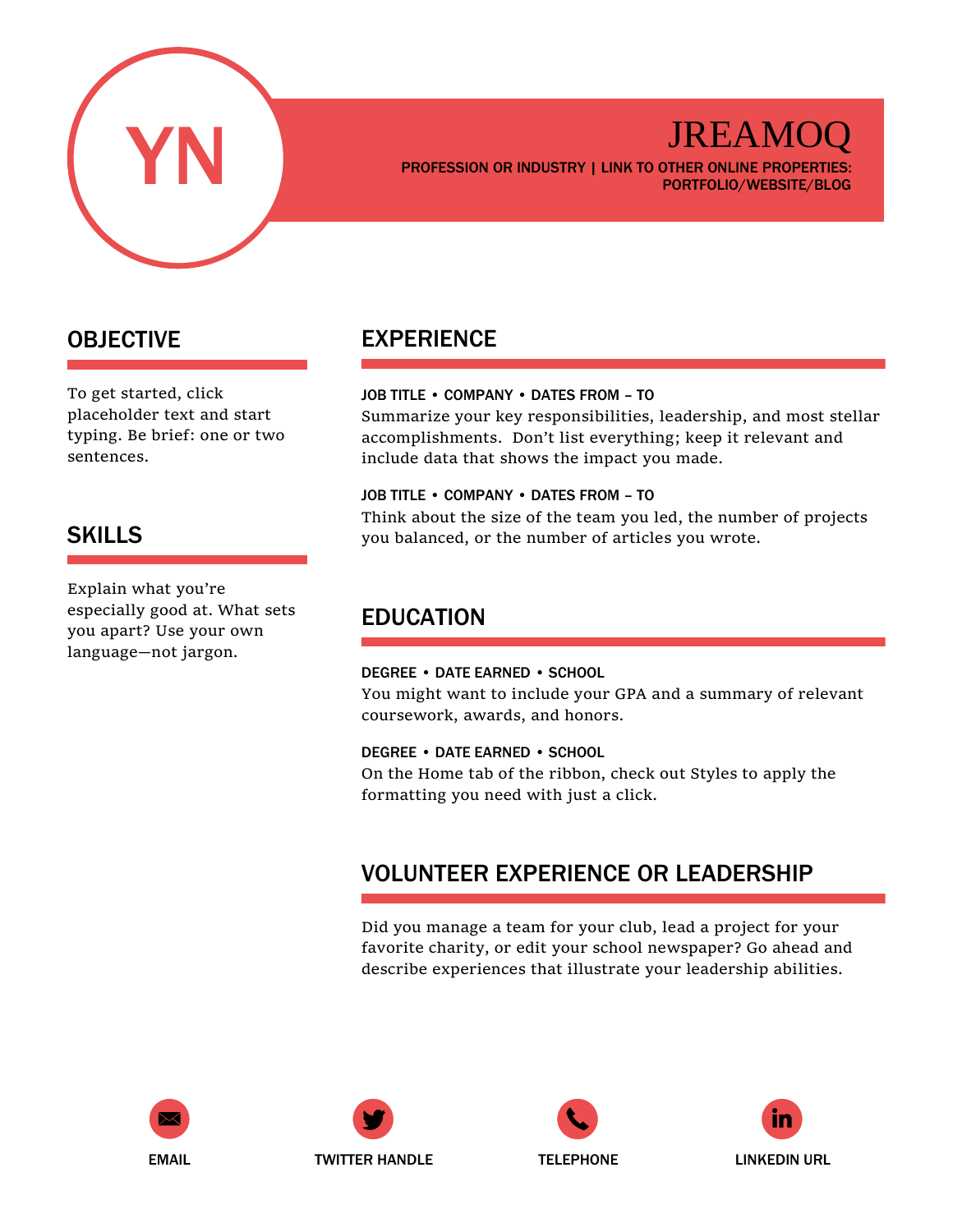

Video provides a powerful way to help you prove your point. When you click Online Video, you can paste in the embed code for the video you want to add. You can also type a keyword to search online for the video that best fits your document.

To make your document look professionally produced, Word provides header, footer, cover page, and text box designs that complement each other. For example, you can add a matching cover page, header, and sidebar. Click Insert and then choose the elements you want from the different galleries.

Themes and styles also help keep your document coordinated. When you click Design and choose a new Theme, the pictures, charts, and SmartArt graphics change to match your new theme. When you apply styles, your headings change to match the new theme.

Save time in Word with new buttons that show up where you need them. To change the way a picture fits in your document, click it and a button for layout options appears next to it. When you work on a table, click where you want to add a row or a column, and then click the plus sign.

Reading is easier, too, in the new Reading view. You can collapse parts of the document and focus on the text you want. If you need to stop reading before you reach the end, Word remembers where you left off - even on another device.







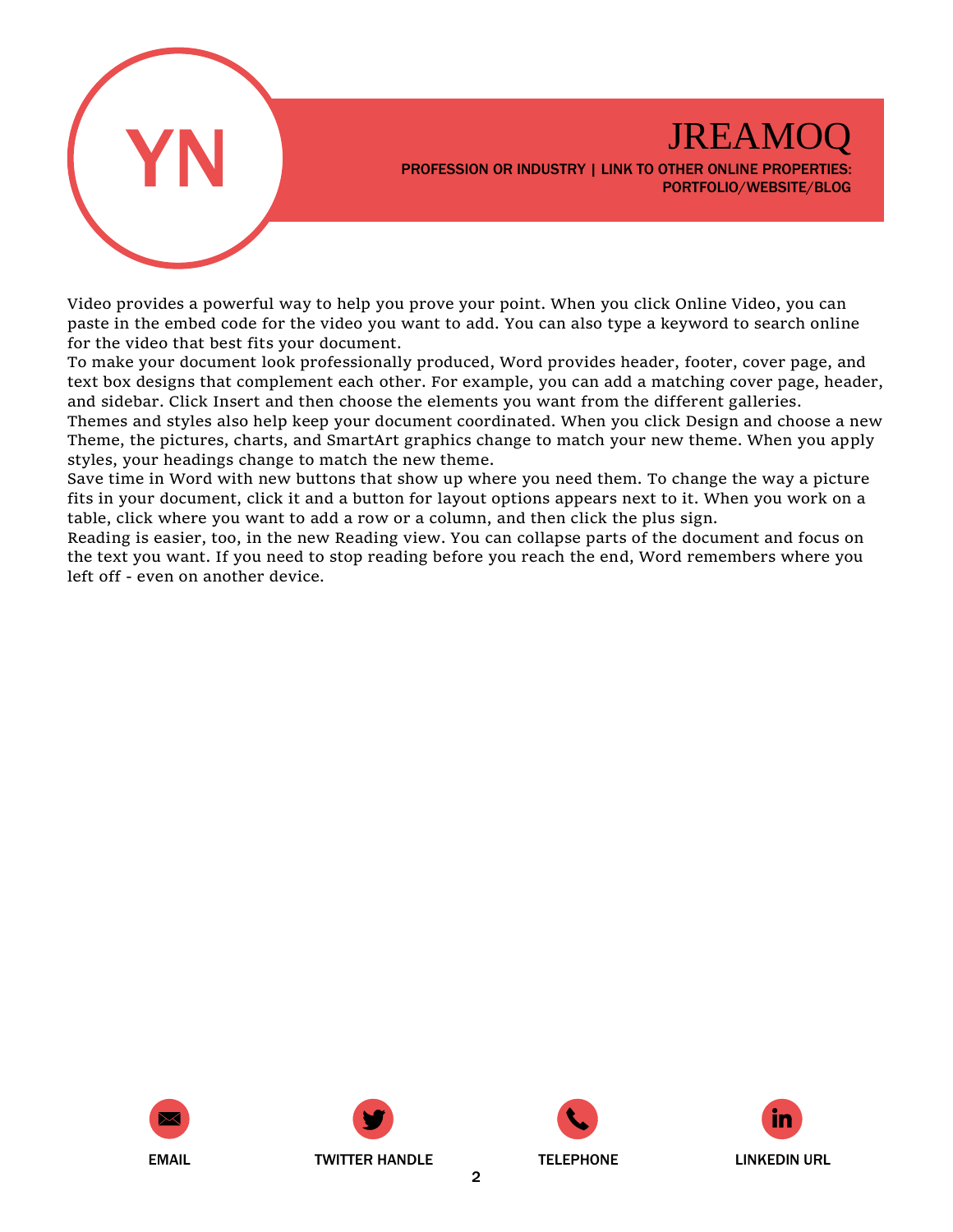

Video provides a powerful way to help you prove your point. When you click Online Video, you can paste in the embed code for the video you want to add. You can also type a keyword to search online for the video that best fits your document.

To make your document look professionally produced, Word provides header, footer, cover page, and text box designs that complement each other. For example, you can add a matching cover page, header, and sidebar. Click Insert and then choose the elements you want from the different galleries.

Themes and styles also help keep your document coordinated. When you click Design and choose a new Theme, the pictures, charts, and SmartArt graphics change to match your new theme. When you apply styles, your headings change to match the new theme.

Save time in Word with new buttons that show up where you need them. To change the way a picture fits in your document, click it and a button for layout options appears next to it. When you work on a table, click where you want to add a row or a column, and then click the plus sign.

Reading is easier, too, in the new Reading view. You can collapse parts of the document and focus on the text you want. If you need to stop reading before you reach the end, Word remembers where you left off - even on another device.









3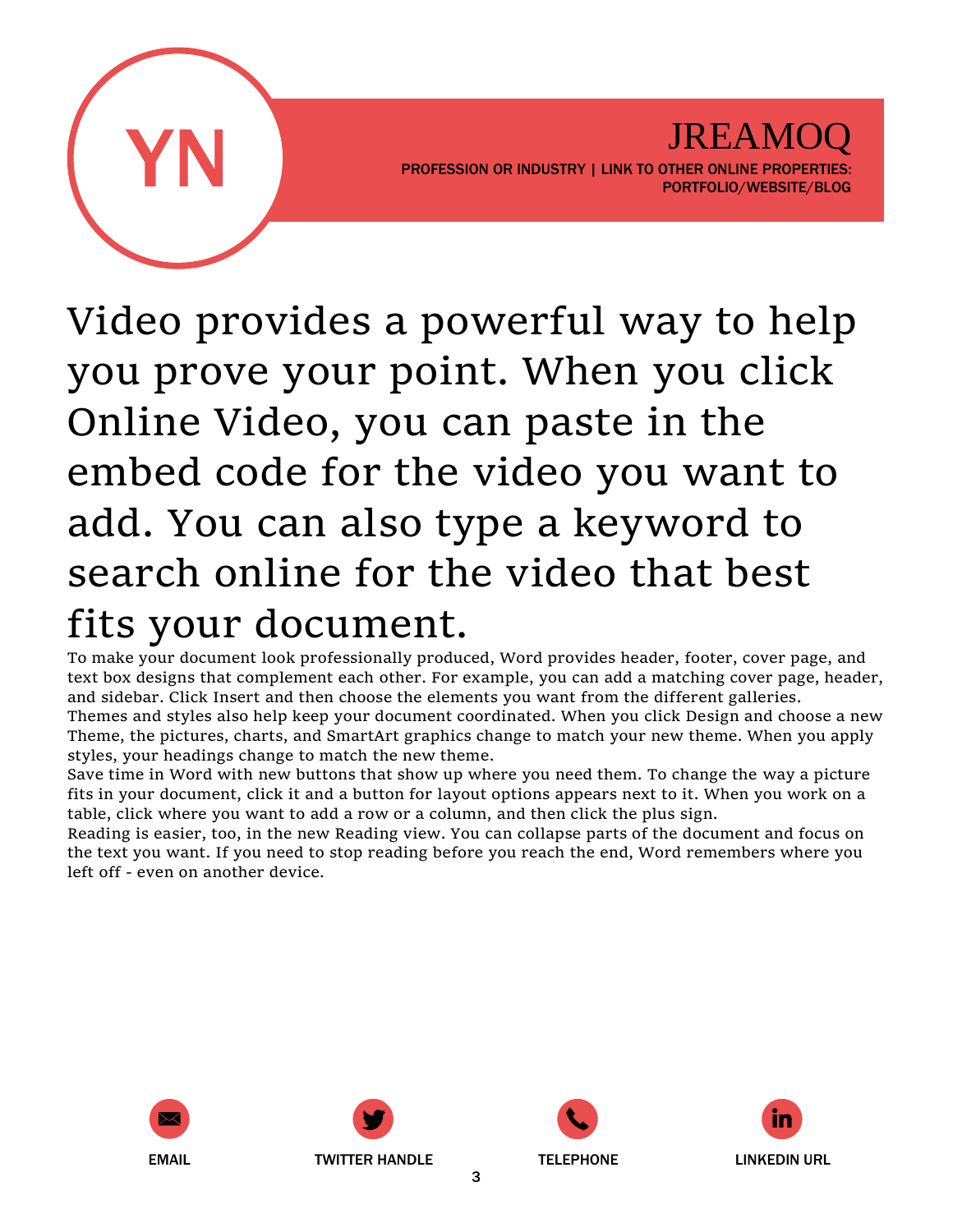

Video provides a powerful way to help you prove your point. When you click Online Video, you can paste in the embed code for the video you want to add. You can also type a keyword to search online for the video that best fits your document.



To make your document look professionally produced, Word provides header, footer, cover page, and text box designs that complement each other. For example, you can add a matching cover page, header, and sidebar. Click Insert and then choose the elements you want from the different galleries.

Themes and styles also help keep your document coordinated. When you click Design and choose a new Theme, the pictures, charts, and SmartArt graphics change to match your new theme. When you apply styles, your headings change to match the new theme.

Save time in Word with new buttons that show up where you need them. To change the way a picture fits in your document, click it and a button for layout options appears next to it. When you work on a table, click where you want to add a row or a column, and then click the plus sign.

Reading is easier, too, in the new Reading view. You can collapse parts of the document and focus on the text you want. If you need to stop reading before you reach the end, Word remembers where you left off - even on another device.







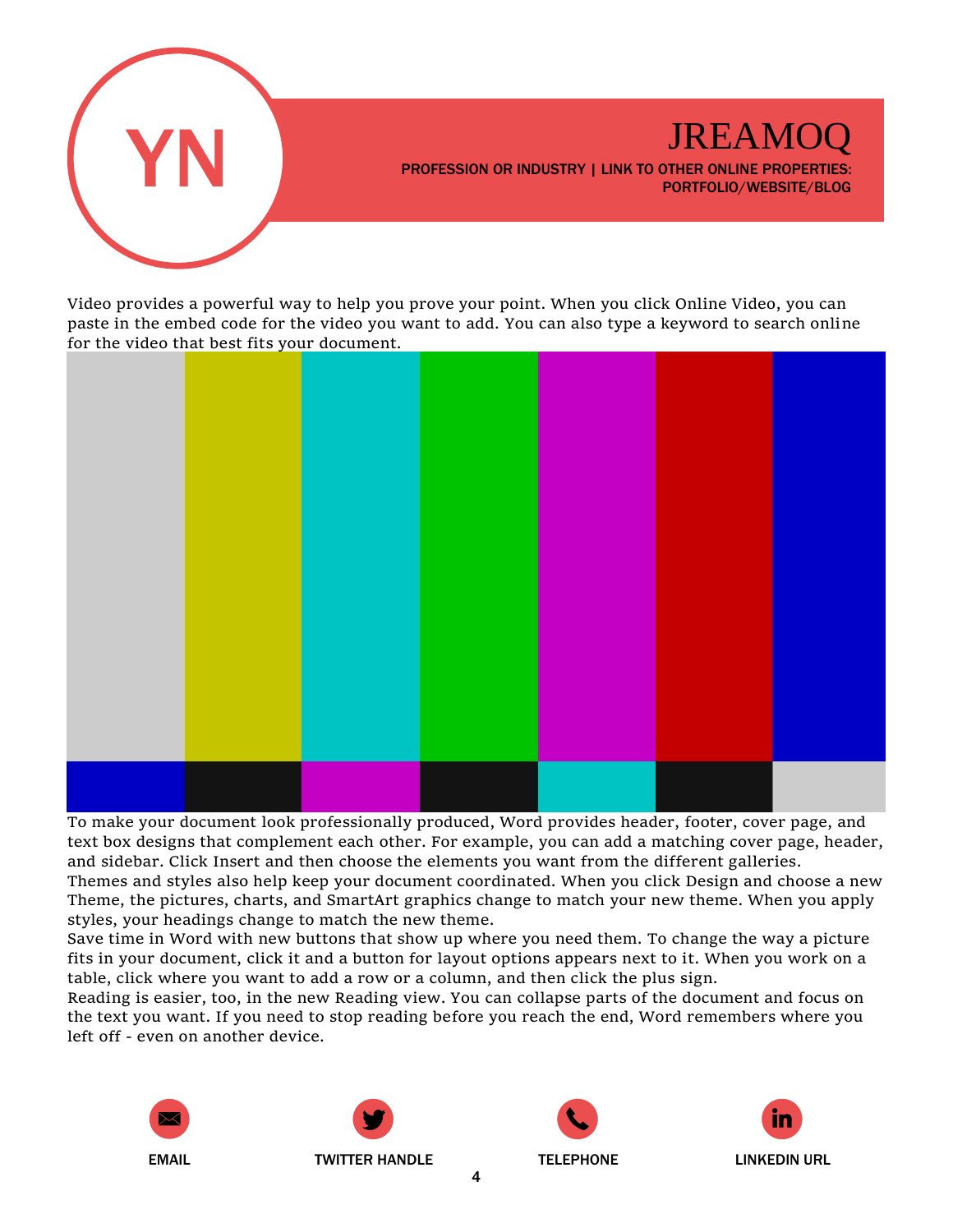







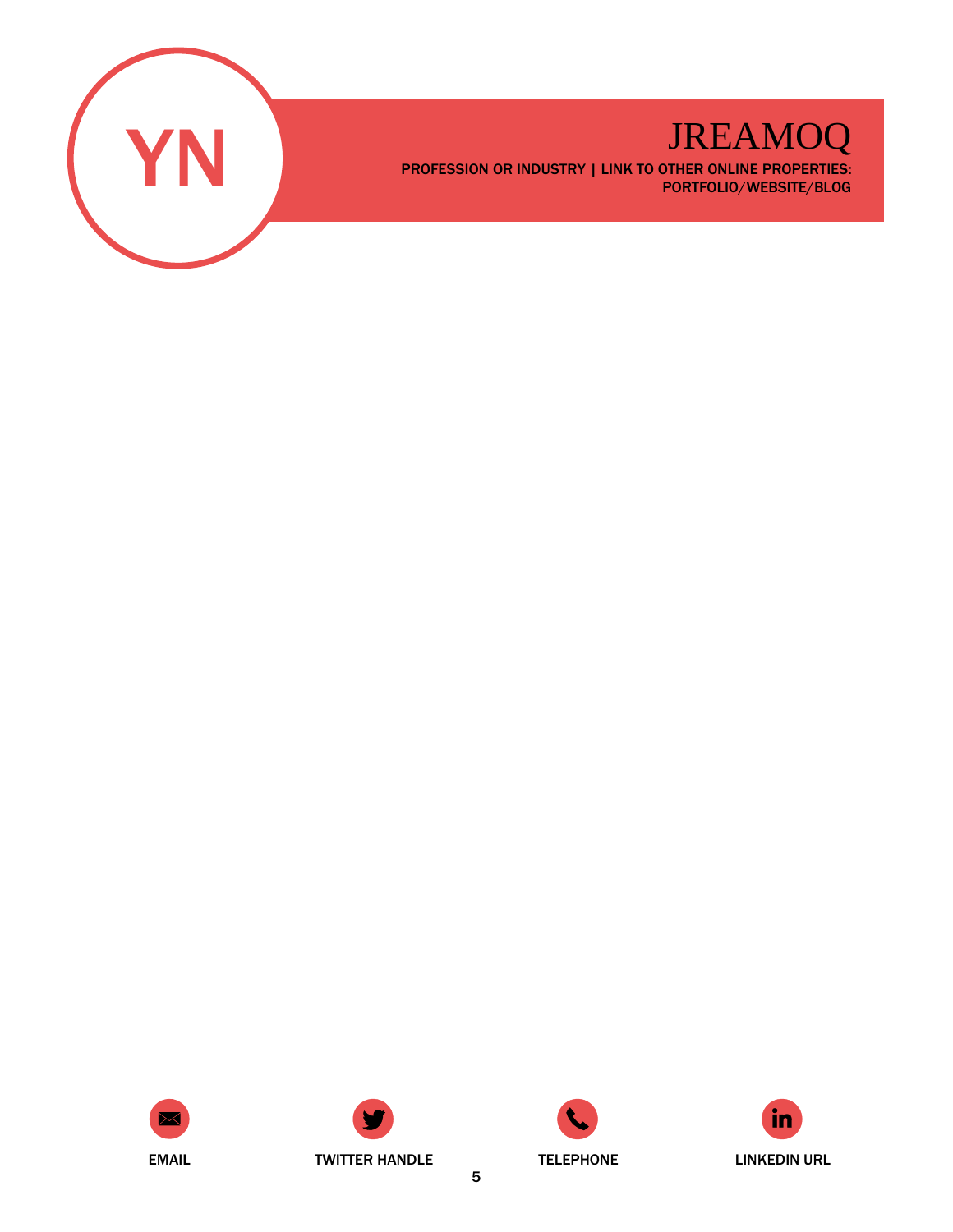

Video provides a powerful way to help you prove your point. When you click Online Video, you can paste in the embed code for the video you want to add. You can also type a keyword to search online for the video that best fits your document.

# TO MAKE YOUR DOCUMENT LOOK PROFESSIONALLY PRODUCED, WORD PROVIDES HEADER, FOOTER, COVER PAGE, AND TEXT





![](_page_5_Picture_6.jpeg)

![](_page_5_Picture_7.jpeg)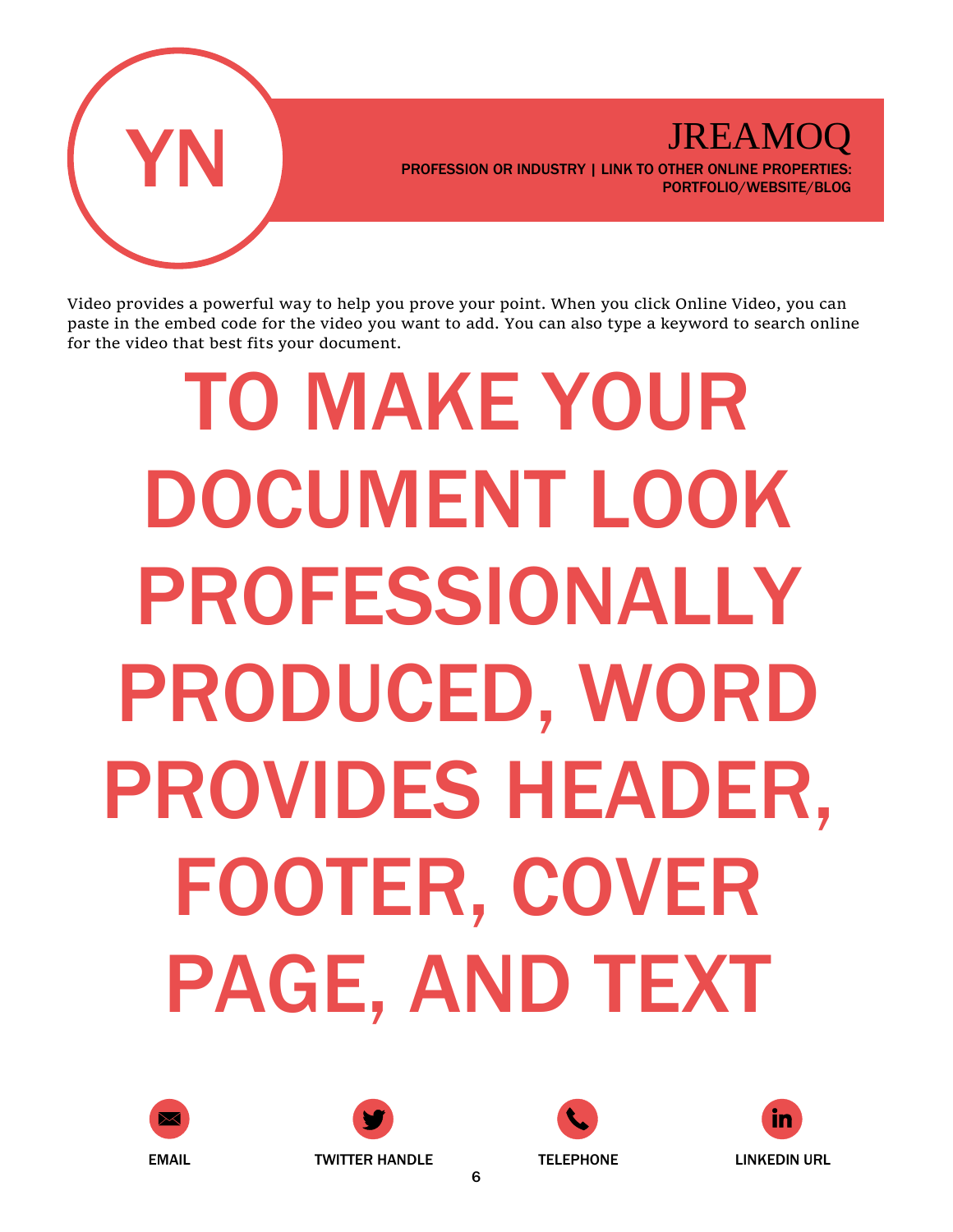![](_page_6_Picture_0.jpeg)

BOX DESIGNS THAT COMPLEMENT EACH OTHER. FOR EXAMPLE, YOU CAN ADD A MATCHING COVER PAGE, HEADER, AND

![](_page_6_Picture_3.jpeg)

![](_page_6_Picture_4.jpeg)

![](_page_6_Picture_5.jpeg)

![](_page_6_Picture_6.jpeg)

7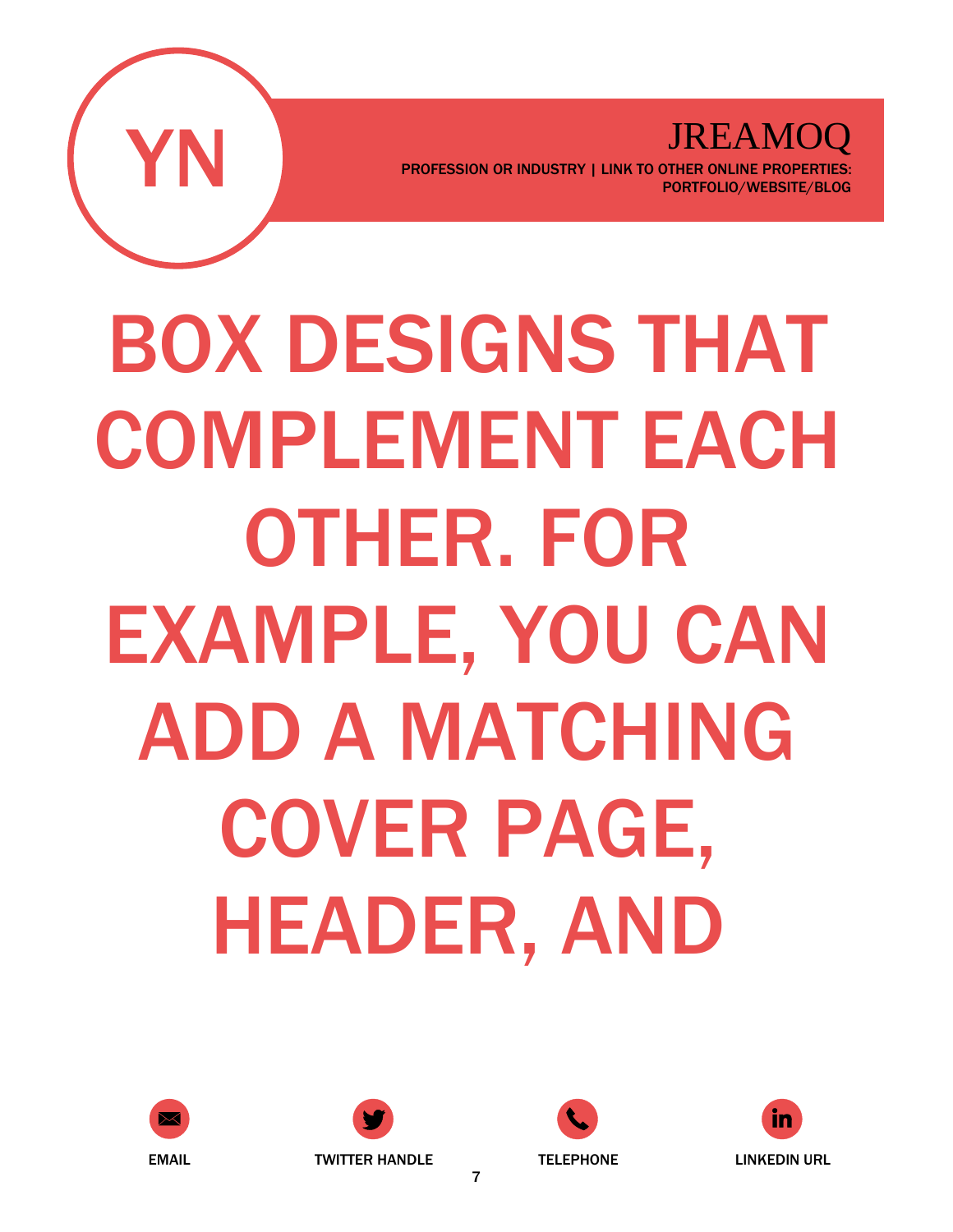![](_page_7_Picture_0.jpeg)

SIDEBAR. CLICK INSERT AND THEN CHOOSE THE ELEMENTS YOU WANT FROM THE DIFFERENT GALLERIES.

![](_page_7_Picture_3.jpeg)

![](_page_7_Picture_4.jpeg)

![](_page_7_Picture_5.jpeg)

![](_page_7_Picture_6.jpeg)

8